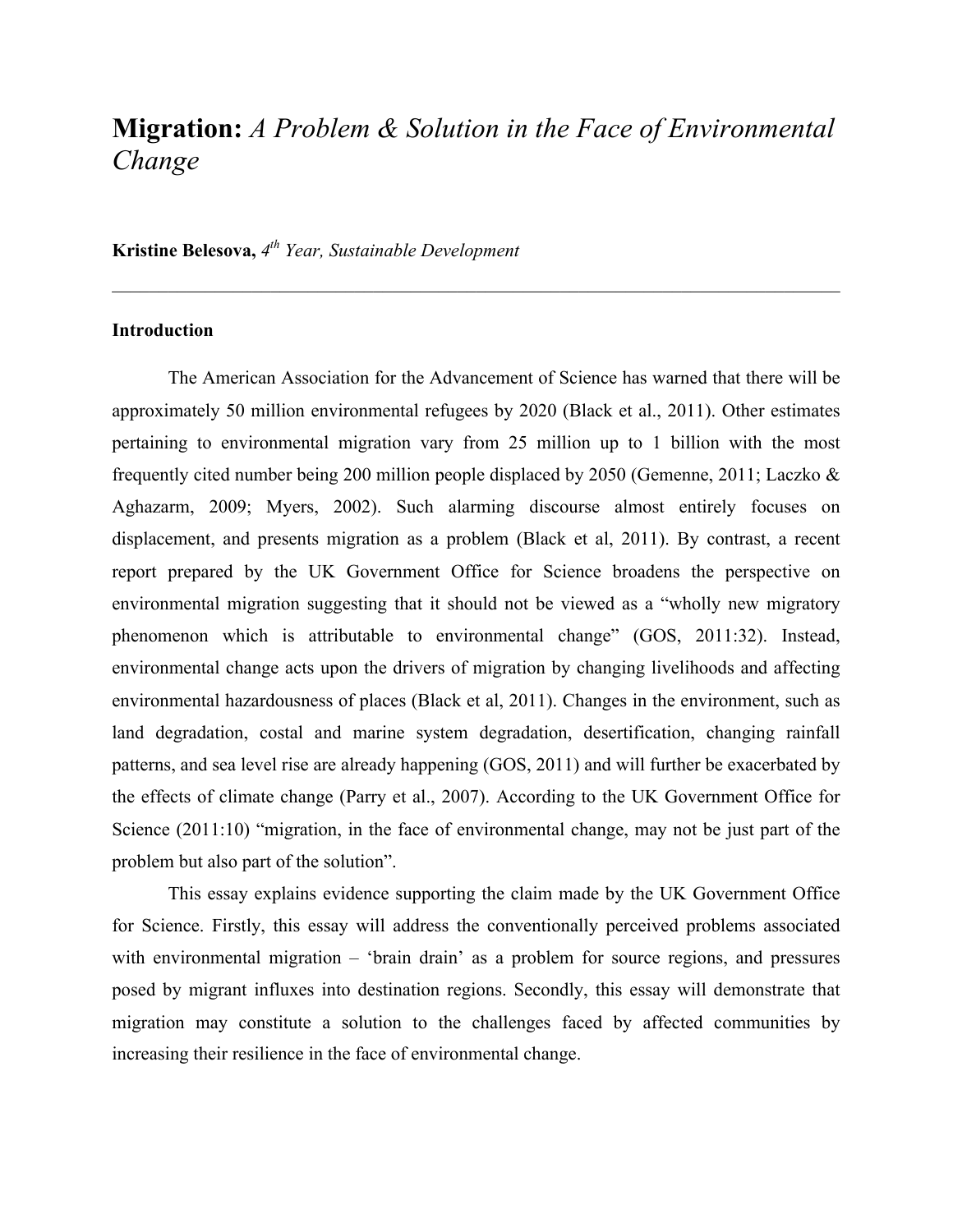# **Brain Drain: A Challenge for the Source Regions**

Concerns about 'brain drain', defined as emigration of skilled and knowledgeable workers (IMO, 2005), is not misplaced in the context of environmental change, as it may limit the capacity of affected communities to properly address the effects of a change. For example, brain drain in Fiji led to the loss of skilled workers in the occupations that are essential to the provision of an effective response, relief, and re-construction work in a case of a disaster. Emigration of nurses and doctors in Fiji led to an acute shortage of health professionals (Chandra, 2003). The shortage of health professionals, in turn, caused the closure of wards, extended waiting lists and times (Connell, 2011). Thus, the capacity of the health sector was significantly reduced. In addition, Fiji lost a substantial amount of civil servants, which reduced the managerial capacity of the government to deliver services (Liki, 2001). A deficit of skilled workers also occurred in the areas of engineering, meteorology, veterinary care, urban planning, agricultural science, and geology (Connell, 2011). As a Small Island State, Fiji is highly vulnerable to extreme weather events and their frequency is projected to increase with climate change (Connell, 2011). Therefore, skilled worker emigration in the case of Fiji greatly increased the island's vulnerability to the effects of extreme weather events. The brain drain in Fiji is mostly attributable to differences in wages and working conditions, while links to environmental change have not been explicitly demonstrated (Connell, 2011).

A clearer link between environmental change and brain drain is shown in the case of Karakalpakstan. Karakalpakstan is an administrative region in Uzbekistan located on the South of the Aral Sea (McLeman, 2011). Due to the retreat of the Aral Sea and the subsequent negative effects on the environment, public health, and the economy, this region experienced high levels of emigration (McLeman, 2011; Naumann, 2012). The emigration started with the displacement of 100,000 people between the late 1980s and early 1990s and continued at a rate of 3000 – 4000 people emigrating per year, as recorded until the year 2003 (Crighton et al, 2003; McLeman, 2011; Small et al, 2001). Among the migrants were many skilled medical staff and health administrators (Small et al, 2001). The loss of health professionals decreased the capacity of the regional health system to contend with a variety of problems, such as chronic respiratory diseases, renal diseases, and child mortality rates, all of which were already higher than the average national and international levels due to the effects of the disaster (McLeman, 2011;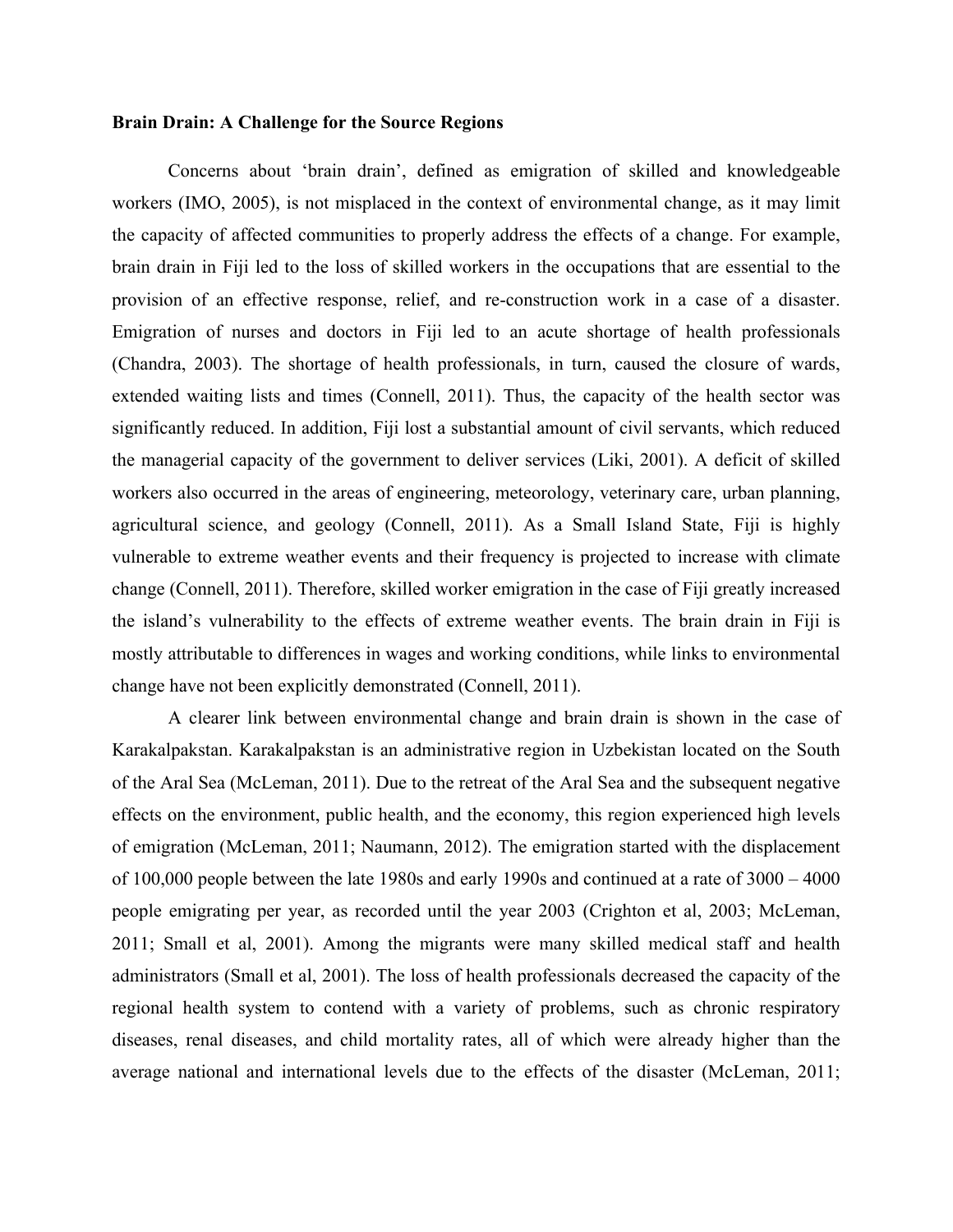Naumann, 2012). Hence, migration induced by environmental change weekend the region's health care system, increasing the vulnerability of its population.

However, remittances, transfers of money directed by migrants to their country of origin (IMO, 2005), may counterbalance the negative consequences of brain drain. For example, emigrant nurses from Toga and Samoa send large quantities of money for long periods of time, thus benefitting the receiving country's economy (Brown & Connell, 2004). Because the replacement of skilled labourers in small island states is not always easy or even achievable due to the time necessary for training, the high costs associated with training, and low demand for the acquisition of particular skills (Connell, 2011), even high volumes of remittances, at least in the short-term, would not be sufficient to effectively solve the problems caused by emigration. However, the overall effects of remittances may provide a substantial support to the remaining population, as will be shown in this essay.

#### **Pressures Imposed Upon the Places of Destination**

Another major threat associated with environmental migration is the additional pressure that influxes of environmental migrants put on cities. Urban populations already constitute over one half of the world's population and are projected to increase by up to 59% before the year 2030 (Bakewell, 2008). More than 90% of this increase will occur in the cities of developing countries, where natural population increase and rural-urban migration are the key causes of urban population growth (UN DESA, 2008). Rural-urban migration, in turn, is often linked to environmental change (GOS, 2011). For example, a study examining the determining factors of cross-country urbanisation concluded that climate change increased rural-urban migration in sub-Saharan Africa (Barrios et al, 2006). Similarly, a survey found that in Bangladesh migration was used as a strategy to cope with tidal surges, riverbank erosion, and cyclones (Parvin, 2008). Future environmental changes are likely to enhance rural-urban migration leading to accelerated city expansion (GOS, 2011). Unfortunately, cities in low income countries are already experiencing over-population, which lead to an immense shortage of adequate housing, poor land-use planning, water shortages, and problems concerning social cohesion (GOS, 2011; McDonald et al, 2011). Influxes of environmental migrants would exacerbate these problems.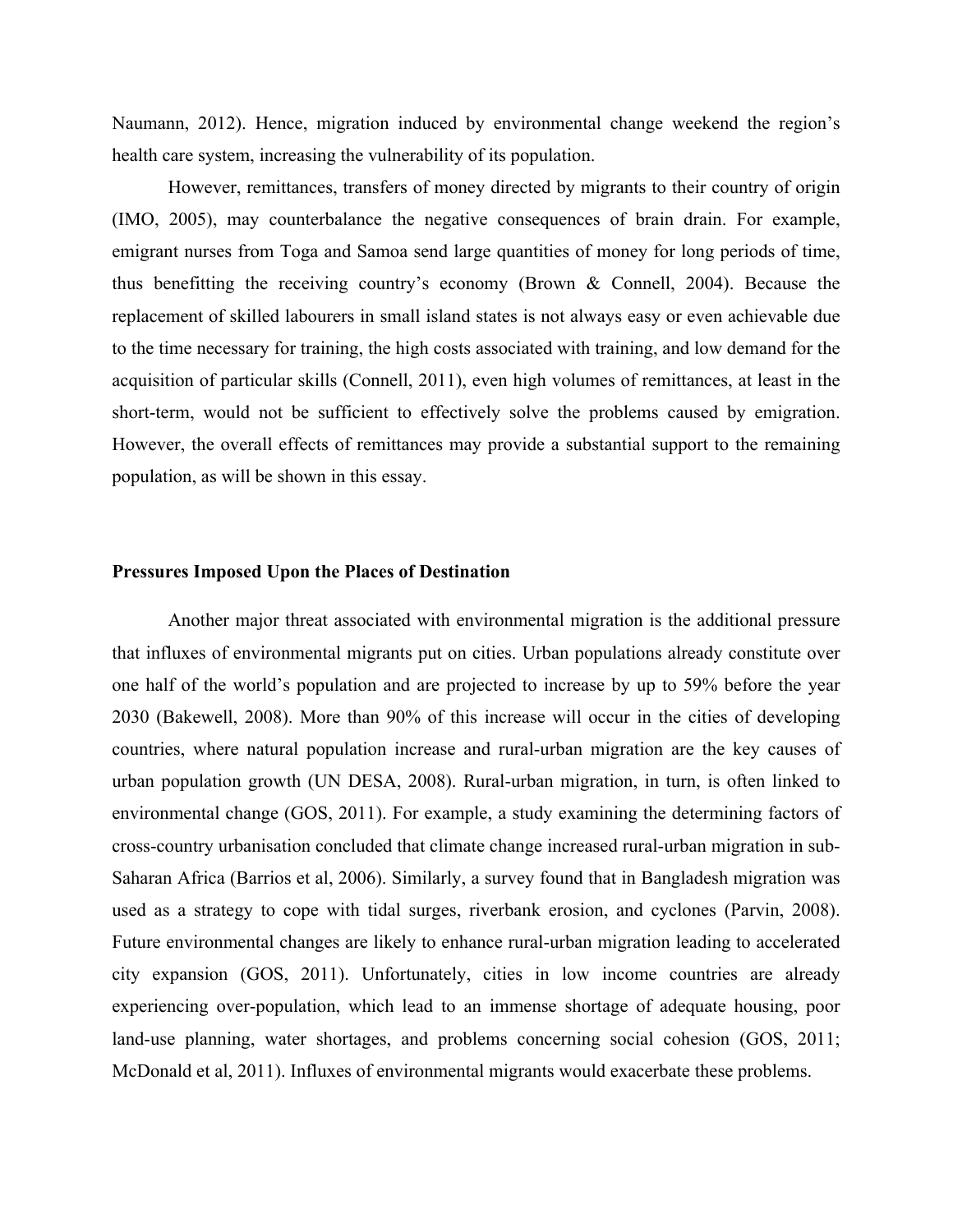Migrants in low income countries are likely to increase the vulnerability of their city of destination to future environmental changes. Firstly, migrants tend to extend urban settlements to locations that are at high risk of natural disaster. For example, 40% of new migrants who arrived in Dakar between 1998 and 2008 settled in high flood risk areas (World Bank, 2010). In Buenos Aires and Lagos migrants are more likely to settle in areas exposed to floods and landslides (World Bank, 2010). Secondly, migrants are more reluctant to build resilience against natural hazards than long-term residents. Such reluctance can be explained by a lack of experience of extreme weather events, negatively reinforcing peer support, temporary residence (which decreases incentive to invest in risk reduction), and the necessity to pay remittances (Tompkins et al, 2009). In addition, considerable time is required for migrants to learn the norms of collective action and disaster response (Putnam, 2007). Hence, migrants tend to be more severely affected by natural hazards than long-term residents, as shown in cases of Estelí and Mombasa (Moser et al, 2010). Thirdly, lower income migrants, and especially displaced people, are settling in informal settlements or slums, where they are facing higher physical and mental health risks due to overcrowding, lack of infrastructure, and lack of access to clean water and waste disposal (Patel & Kleinman, 2003; UN Habitat, 2011). Therefore, migrants may widen the vulnerable part of the city population, putting additional strain on health and other support services, especially in the case of natural disasters.

It has been suggested that demographic changes resulting from influxes of migrants lead to social problems due to increased population growth and ethnic diversity (GOS, 2011). For example, rainfall variability contributes to rural-urban migration and rapid urban population growth in Africa (Barrios et al 2006). This rapid population growth, in the conditions of economic stagnation, weak institutional governance, poverty, and inequality, has been associated with increased urban violence, leading to the highest homicide rates in the world (Beall & Fox, 2011). Migrant populations may also contribute to greater ethnic diversity, which is associated with decreased social solidarity and social capital, due to decreased levels of altruism, community cooperation, social cohesion, and trust (Putnam, 2007). In addition, sensitivity analysis of factors contributing to violent conflicts showed that ethnic variability constitutes a factor in the development of low level armed conflicts (Herge, 2006). Despite these trends, Gledistich et al (2007) show that countries receiving environmental migrants mostly remain peaceful, as environmental migrants, unlike traditional refugees, do not have the experience of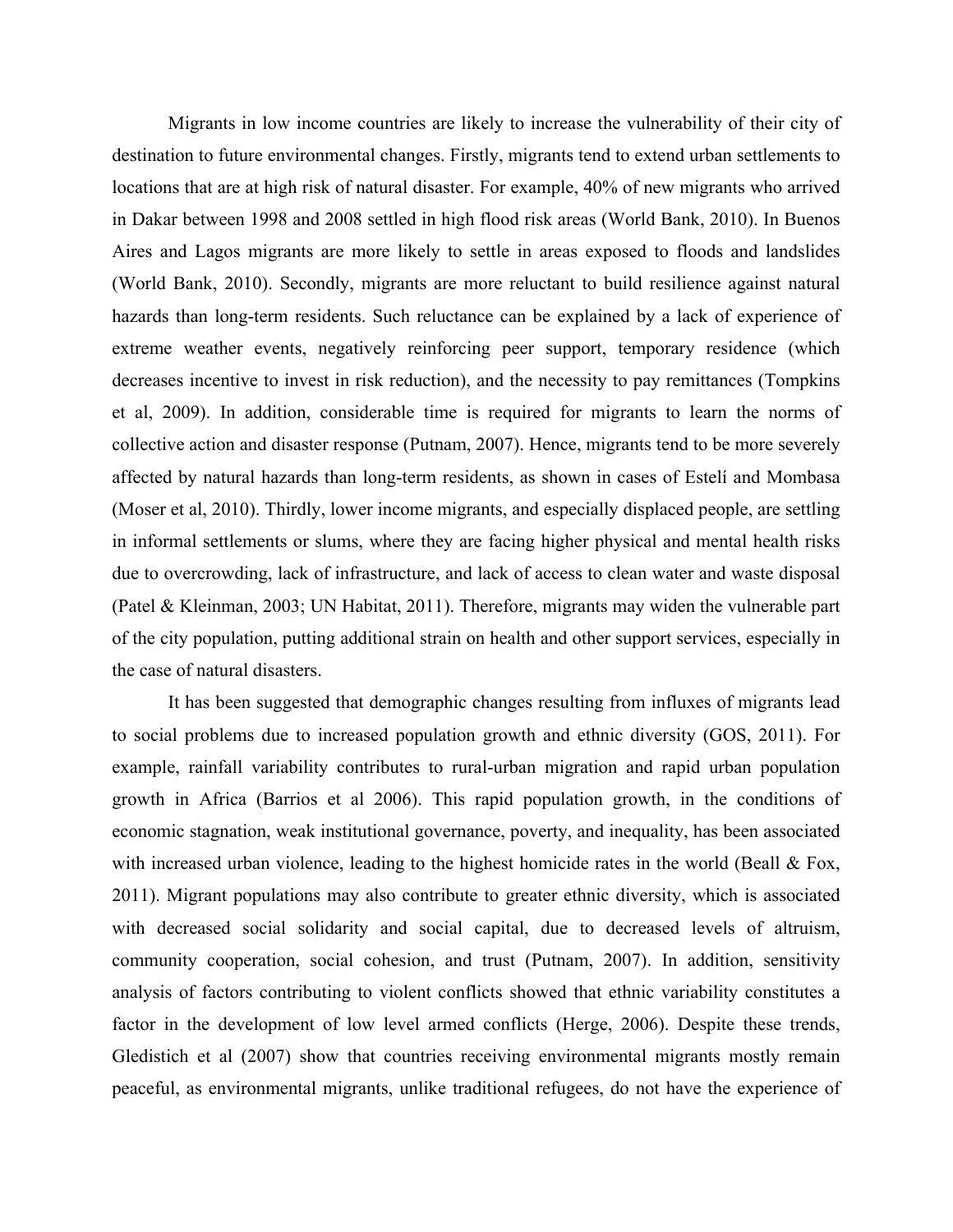victimization and persecution, and are lacking the means to induce a violent conflict. Instead, environmental migrants' priority is to bridge the ethnic gap in order to increase their prospects for securing employment and receiving relief aid in cases of displacement (Raleigh et al, 2008). Therefore, migrants try to merge with host ethnic groups (Raleigh et al, 2008). Anthropological research shows that such attempts at integration were made by redefining social obligations and kinship (Giuffrida, 2007). Therefore, the link between an influx of environmental migrants and the extent of social problems is debatable, as it mostly depends upon contextual factors and the incentive for migrants to integrate into the host society.

However, migrants may also contribute to their host region by providing new skills and filling gaps in the labour market. For example, Liberian refugees helped to increase rice production by introducing rice cultivation in lower swamp areas in the Forested Region of Guinea (Jacobsen, 2002). This practice was common in Liberia but unknown in Guinea; hence, refugees increased rice productivity in the receiving region (Jacobsen, 2002). In countries like Sudan, Tanzania, and Zambia migrants also helped to increase agricultural production by supplying additional labour to cultivate previously unused but agriculturally suitable land (Armstrong, 1989; Bakewell, 2000; Kok, 1989). Therefore, in countries with excess resources migrants may bring a positive contribution instead of constituting a problem.

# **Migration: A way of Buildings Resilience to Environmental Change**

Evidence shows that migration may constitute a means of building resilience to the negative effects of environmental change, and thus, may be a part of the solution to the challenges facing affected communities. Whilst resilience is defined in various ways (Gunderson, 2000), in the context of environmental change and migration, the most relevant is the definition of social resilience: the ability of communities or groups to cope with external disturbances and stresses, such as environmental change (Adger, 2000). In many cases, environmental change has a slow onset; examples include land degradation, droughts, and alterations in rainfall patterns (McLeman & Hunter, 2010). Such changes may degrade household and individual assets, and damage livelihoods (Desinghar, 2011). Yet, instead of triggering permanent relocation, slow-onset environmental changes normally stimulate temporary migration or migration of only few household members (McLeman & Hunter, 2010).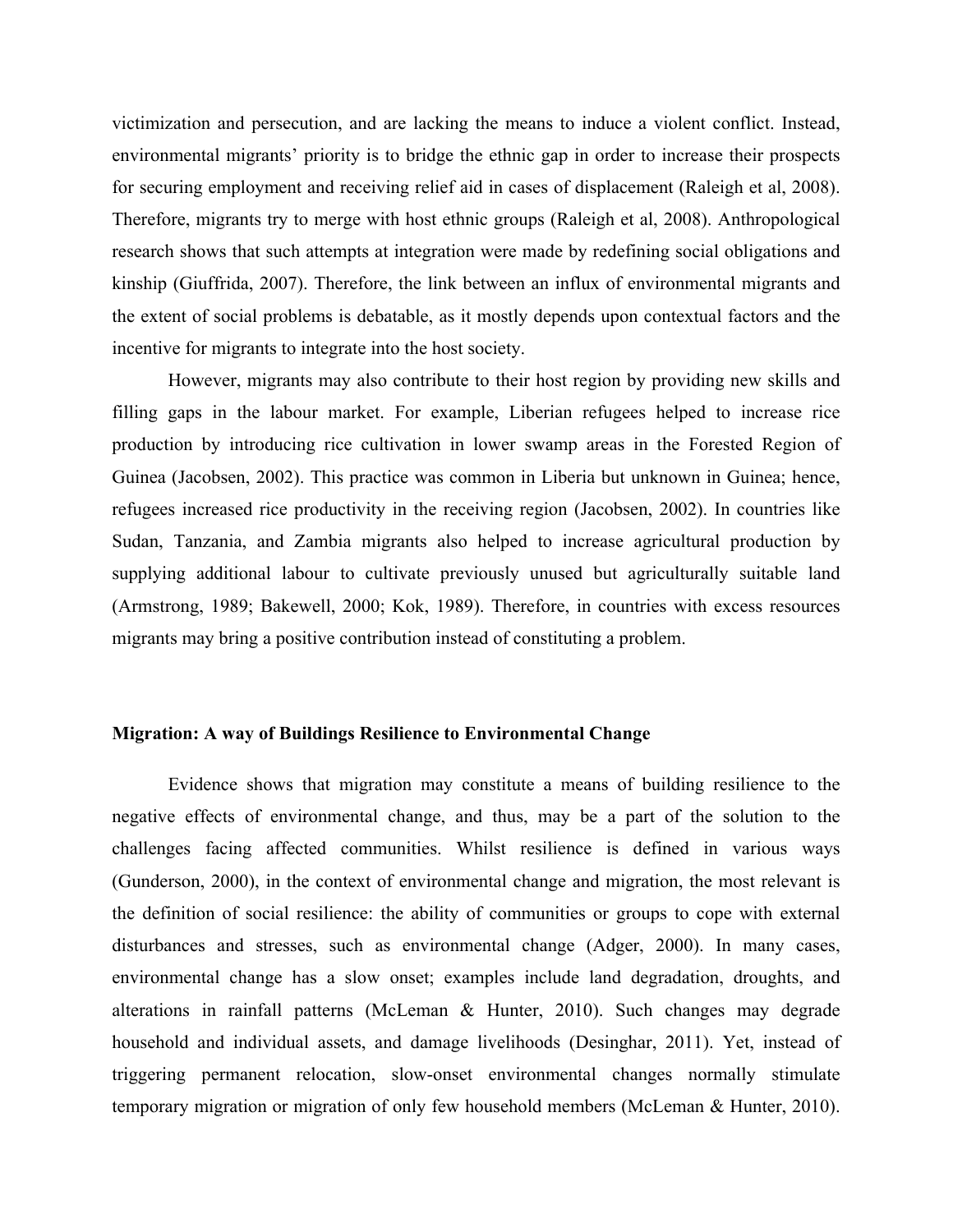Evidence shows that such migration patterns build resilience to the changing conditions through income diversification, acquisition of new skills, adjustment of household consumption levels, and remittances.

When environmental change affects subsistence production by, for example, decreasing agricultural yields, households may attempt to build their resilience though income diversification. In Bangladesh, riverbank erosion and increased soil salinization, caused by tidal surges, decrease agricultural productivity, undermining the livelihoods of local people (Penning-Rowsell et al, 2011). Since other work opportunities in the region are limited, in order to secure livelihoods, households tend to send a member to work temporarily in a city (Penning-Rowsell et al, 2011). Hence, such rural-urban migration in Bangladesh constitutes a strategy of coping with the effects of environmental change through income diversification (Parvin et al, 2008). This strategy is undertaken by over 500,000 Bangladeshis each year (Constanza et al, 2011). Similarly, following Cyclone Zoë in Tikopia in the Solomon Islands, some members of households migrated to the city of Honiara, intending to gain employment, and thus, adapting to the negative effects of the cyclone (Rasmussen et al, 2009). Therefore, migration with the purpose of gaining alternative source of income may help to compensate for the loss incurred as a result of an environmental change.

Another way of building resilience is through the acquisition of skills and learning to cope with a changing environment (Fazey et al, 2007). In regions where appropriate knowledge is not available, temporary and cyclical migration may allow migrants to learn and develop new skills elsewhere. For example, tribal indigenous people living in the Jharkhand state of India have some of the lowest levels of human development indicators, including very poor education (Desinghar, 2011). Because farming is one of the primary subsistence activities, the livelihoods of these people are threatened by soil degradation (Desinghar, 2011). The problems in this region are exacerbated by raising temperatures and the increased occurrence of extreme weather events (Wadood & Kumari, 2009). A study has found that seasonal migration has become an important coping strategy undertaken to sustain households (Desinghar, 2011). Migration to the regions of India where intensive agricultural practices were adopted during the Green Revolution, allowed migrants to acquire skills and knowledge about the use of agrochemicals and modern agricultural techniques (Desinghar, 2011). Upon returning, migrants use the acquired skills and knowledge in their home region, thus improving their livelihoods. The study showed that 98% of the migrants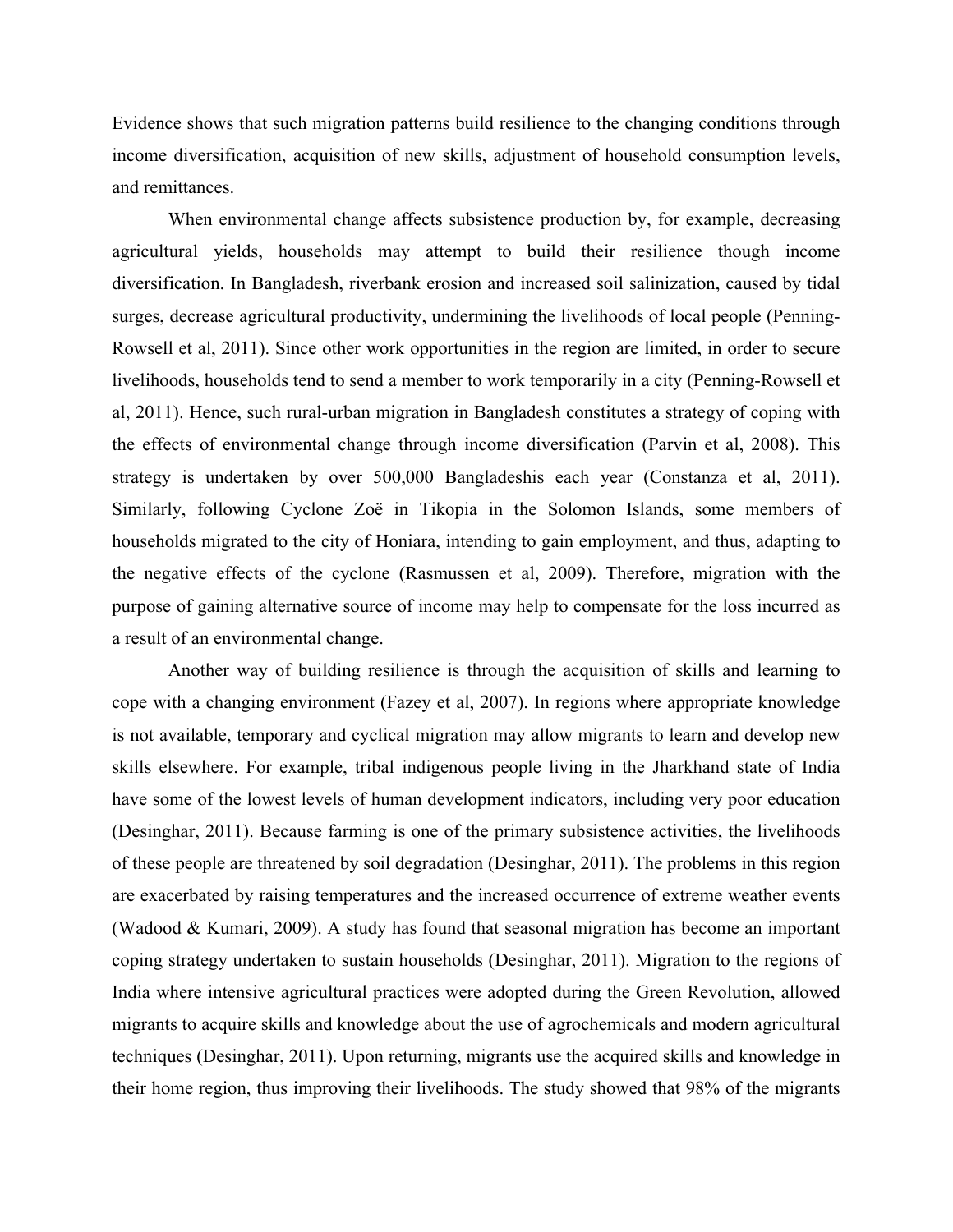reported that migration helped to improve their lives and 22% of migrant households invested migration earnings in agriculture, e.g. by purchasing pesticides, to reduce the need for further migration (Desinghar, 2011). Although in the short-term the transfer of intensive agriculture methods by Indian migrants is increasing social resilience of the tribal households, it may undermine the ecological resilience of the region, as intensive agriculture often leads to soil degradation and water pollution (Shiva, 1995). In the long term, these ecological problems may lead to a decrease in yields, and thus, negatively affect the social resilience of tribal households.

Burkina Faso provides a more sustainable example of how education acquired by migrants enhances resilience to environmental change. Agriculture in Burkina Faso is risky because of the poor soil quality and soil erosion (Desinghar, 2011). Moreover, the situation was aggravated by prolonged droughts in  $1973 - 74$ ,  $1982 - 85$ , and  $2000 - 2001$  (Anyamba & Tucker, 2005; Desinghar, 2011). Yet, instead of promoting unsustainable methods of agricultural intensification, a substantial public investment was made in the soil and water conservation (SWC) between 1985 and 2000 (Reij et al, 2005). The SWC measures permit increased agricultural production through sustainable use, thus being appropriate for fragile environments (Desinghar, 2011). A survey of 135 non-migrant and 115 migrant households in Burkina Faso discovered that the use of SWC was significantly higher among migrant households, increasing yield by 40 - 100% (Konsiega, 2004). Considering that the decision to apply the SWC was dependent upon the field owner, and was facilitated by the knowledge of project benefits (Konsiega, 2004), Desinghar (2011) suggests that it was the higher educational levels attained by migrants that allowed migrant households to access the governmental and NGO support schemes better than non-migrant households. Therefore, skills and education acquired by migrants in more developed host regions can be used to adapt and enhance resilience to environmental changes home regions.

Another way in which migration may help people cope with livelihood challenges posed by environmental change is through adjustment of household consumption patterns. For example, a severe drought in Burkina Faso in the year 1997 caused great crop losses followed by a food deficit (Roncoli et al, 2001). In order to mitigate the effects of food insecurity, some of the households sent young children to stay with their relatives in areas which at that time were more food secure (Roncoli et al, 2001). This unusual migration strategy allowed the number of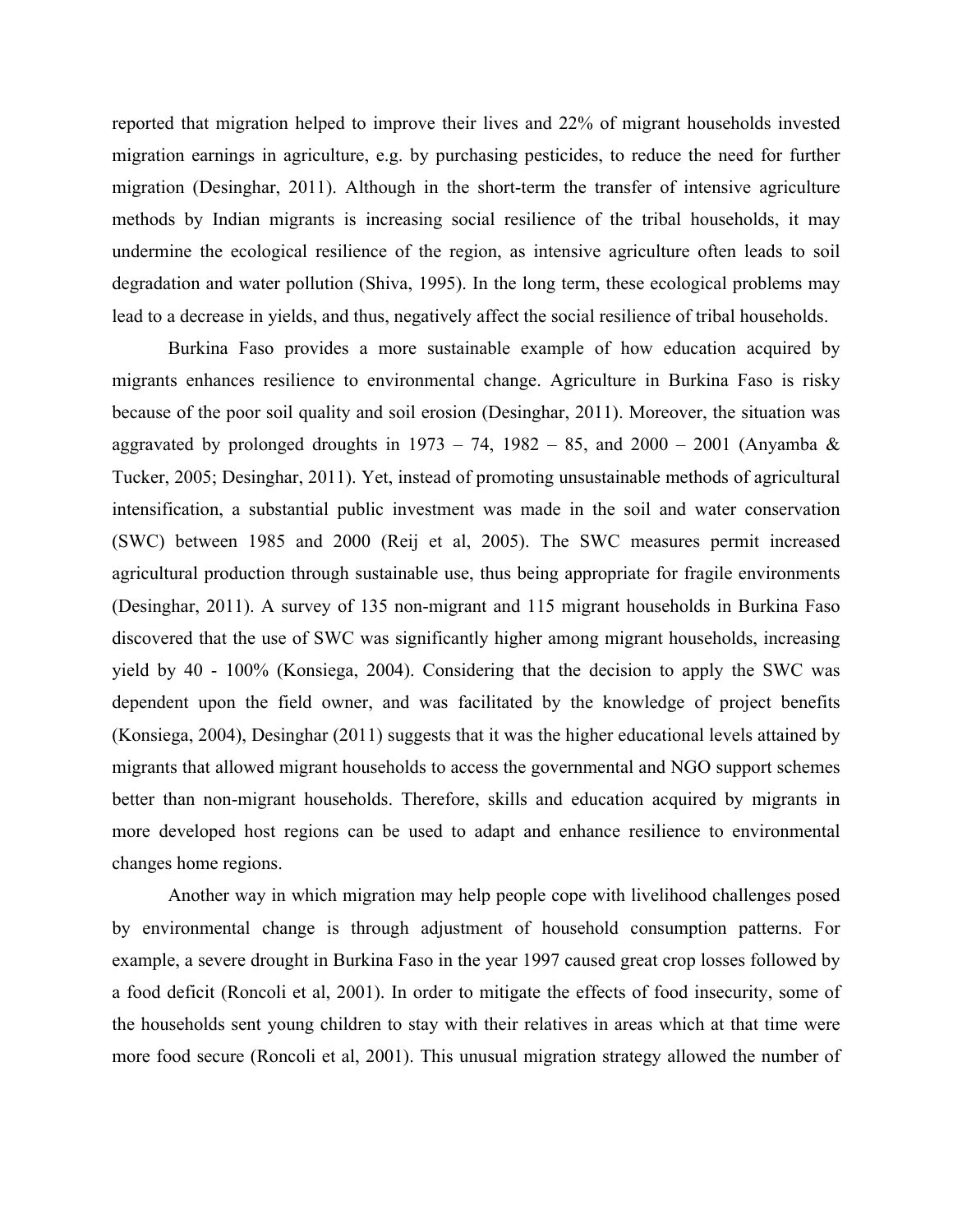consumers in each household to be reduced, and thus reduced pressure on the scarce food supplies available to the households.

Whilst migration of any other family member would also alleviate pressure on households' resources and general demand on resources in the sending region (Barnett & Webber, 2009), a much greater contribution to household resilience is made through remittances sent by migrants. Remittances constitute a significant flow of finances to regions most vulnerable to environmental change. In the year 2010 the total value of remittances received in developing countries amounted to \$307 billion, exceeding the total Official Development Assistance (ODA) of \$120 billion sent by the OECD to the developing world in the same year (World Bank, 2011a). This amount also equals 40% of the foreign direct investment inflows received by developing countries between 2008 and 2010 (World Bank, 2011a). Moreover, most of the topremittances receiving countries, such as Mexico, Jamaica, Columbia, India, Bangladesh, and Senegal (World Bank, 2011b), are also the countries that are the most vulnerable to environmental change (Tol et al, 2003). It is estimated that these countries have the lowest adaptive capacity but will face the highest impacts of climate change on water resource, agriculture, biodiversity, and sea level rise (Tol et al, 2003). Hence, migration that results in the payment of remittances could provide substantial support to people remaining in the regions affected by environmental change, contributing their resilience, whilst simultaneously decreasing population pressure.

Some studies have already demonstrated the beneficial effects of received remittances to the livelihoods of households affected by environmental change. For example, in the years 1983 – 1985 a severe drought in Mali caused a significant decline in crop yields (Findley, 1994). Many households in Mali used agricultural activities for subsistence and normally purchased only 40% of their food in the market (Findley, 1994). However, due to the decline in agricultural productivity, households needed to purchase 20% more food in the market (Findley, 1994). A survey showed that 63% of the surveyed households during the drought became dependent on remittances sent by their family members, who had migrated abroad (Findley, 1994).

Remittances may act as a form of insurance in response to the damage caused by environmental change to the assets and livelihoods of migrant households. For instance, data on the annual amount of remittances received by households in Jamaica suggests that the level of received remittances increases in response to economic challenges faced by the country. The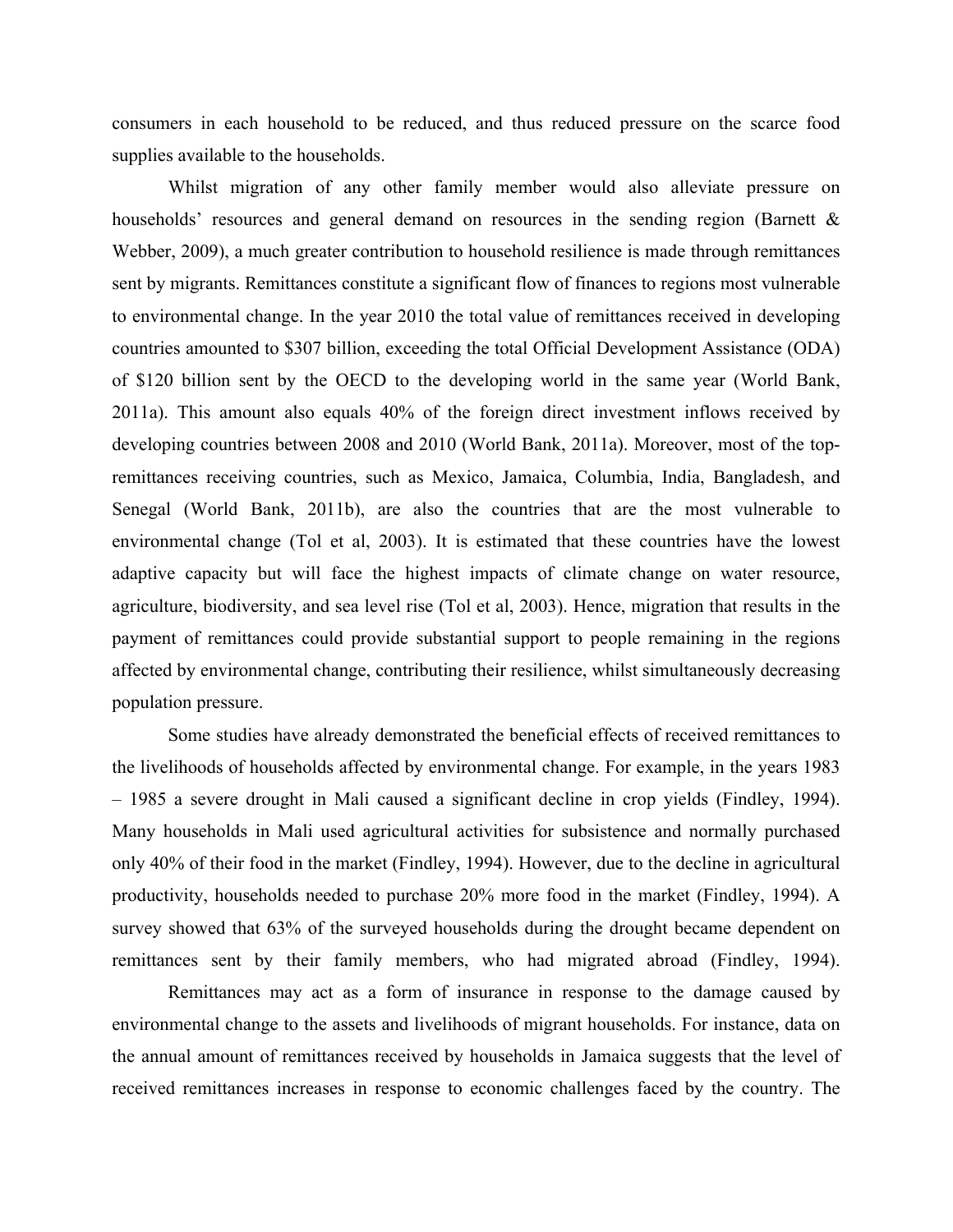average remittances received per household in Jamaica spiked in the year 1997, which was the worst year of a recession that caused a 2% contraction in country's economy (Wallsten, 2004). The spike in the received remittances in 1989, in turn, coincided with hurricane Gilbert, which caused \$1 billion damage, worth 28% of country's GDP (Wallsten, 2004). For every dollar of hurricane damage there was a 25 cent increase in remittances (Wallsten, 2004). Hence, the macro-data suggests that remittances may have effectively provided 'insurance settlements' for households during those two events.

A more detailed analysis of the changes in the amount of remittances received by households in response to rainfall shocks in the Philippines supports this hypothesis. Yang & Choi (2007) analysed a comprehensive set of data on the effect of rainfall shocks on the income levels of 27,811 migrant and non-migrant households, remittances received by these households, and the level of household expenditure over a two year period. A regression analysis of this data showed that remittances received by migrant households increased in response to the effects of rainfall shocks on household income (Yang & Choi, 2007). As a result of such increases, remittances replaced up to 60% of household income, significantly strengthening their capacity to cope with the effects of changes in rainfall (Yang & Choi, 2007). Therefore, remittances may insure households facing environmental change, thus strengthening resilience to withstand the negative effects on their livelihoods.

Besides, appropriate policy may help to direct the benefit of remittances beyond the household level towards strengthening resilience at the community and wider societal levels. An example of such a policy is a public-private partnership '3-for-1 program' that has been established in Mexico (Faist, 2008). Under this program the government encourages Hometown Associations, formed by migrants from the same town, to invest remittances into government approved development programmes, focusing on the provision of basic infrastructure, services, and the provision of employment opportunities (Faist, 2008; Goldring, 2004). For each \$1 of remittances invested into a project under such programmes the project receives supplementary \$1 from each: local, state, and federal governments (Faist, 2008). As a result, between 1993 and 2000 in the region Zacatecas alone 429 projects worth over \$16.8 million were funded (Goldring, 2004). This approach facilitates the direction of excess remittances towards the development of greater resilience to future environmental and economic distress.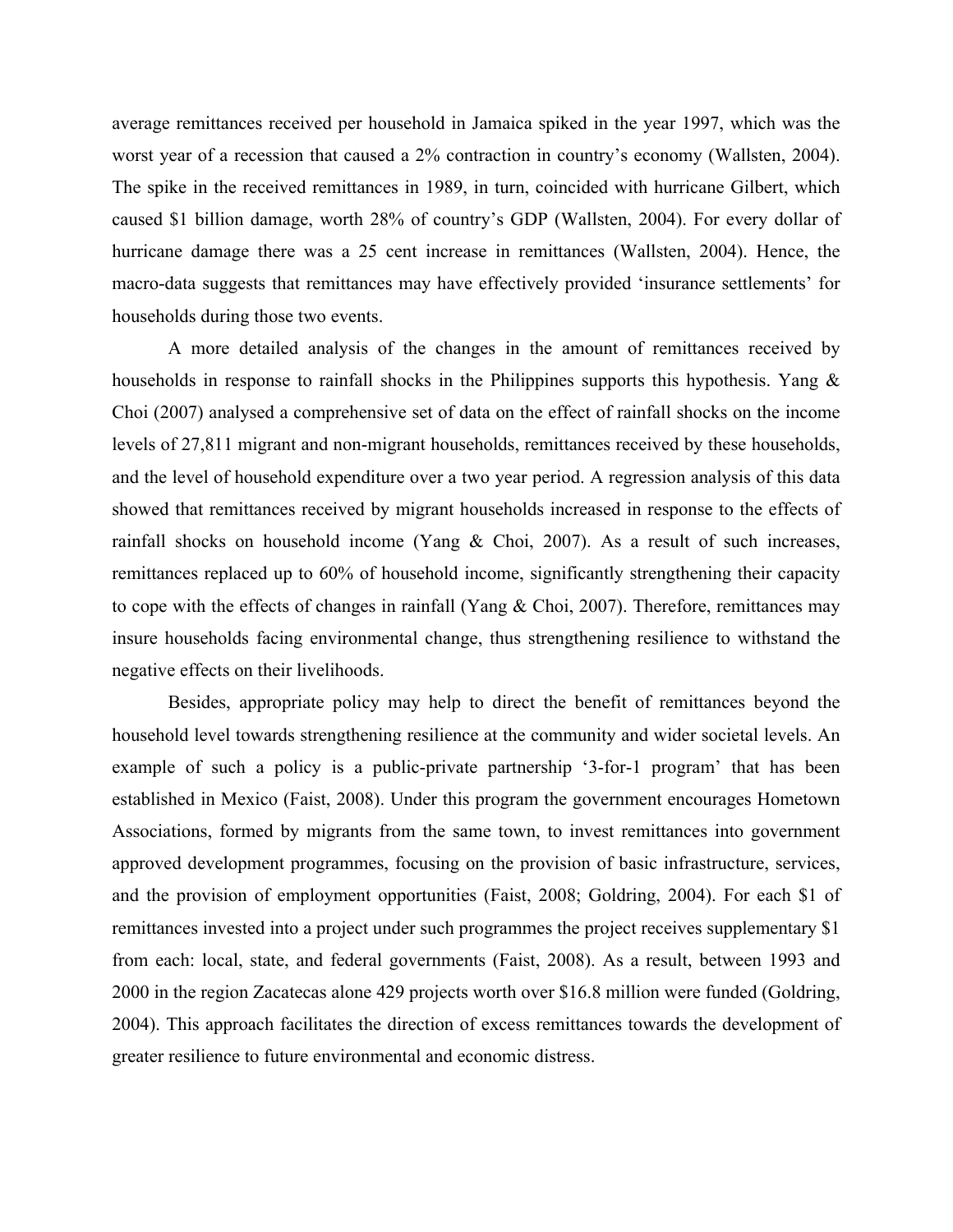# **Conclusion**

The evidence demonstrates that migration in the face of environmental change may indeed constitute a threat by weakening some of the key service sectors in the sending countries. As shown in case of Fiji, brain drain may lead to a shortage of skilled workers in the sectors that are highly important to the provision of disaster response, thus increasing the region's vulnerability. The case of Karakalpakstan demonstrates that environmental change in itself may become a motivating factor for the brain drain. Hence, brain drain may cause a feedback effect, enhancing vulnerability of the regions affected by environmental change. Even though remittances may financially compensate a source country's economy for the loss of the income that could have been generated by the emigrants, it is unlikely to ensure an efficient replacement of the skilled labour force in the key sectors. The case of Mexico, however, shows that governmental initiative may facilitate the direction of remittances towards the development of infrastructure and services, which may contribute to the increased resilience of the sending region. Therefore, the net effects of brain drain will vary according to the contextual factors of any specific location. In places where environmental change decreases productive capital (e.g. agricultural land degradation), migration becomes an important strategy for securing the livelihoods of people dependent upon such capital. Evidence shows that migration may provide an opportunity for household income diversification, as happens in Bangladesh and Solomon Islands, as well as the acquisition of new knowledge that may help people to adapt to environmental change, as shown by examples in India and Burkina Faso. Furthermore, the adjustment of consumption patterns, as demonstrated by child migration in Burkina Faso, and the provision of remittances may serve as insurance against future environmental changes.

Unfortunately, evidence also indicates that migrant into cities in low income countries may exacerbate existing urban problems, increasing the proportion of the urban population that is vulnerable to further environmental changes, which may lead to social tensions. These problems, however, should not be exclusively attributed to environmental migrants. Instead, these pressures highlight the already existing urban problems and the need for sustainable urban management. Adapting to urban growth and helping migrants to successfully integrate into the host societies may help not only to avoid the conventionally perceive problems, but may also facilitate the utilisation of the skills of migrant labourers, which are shown to benefit in resource rich countries.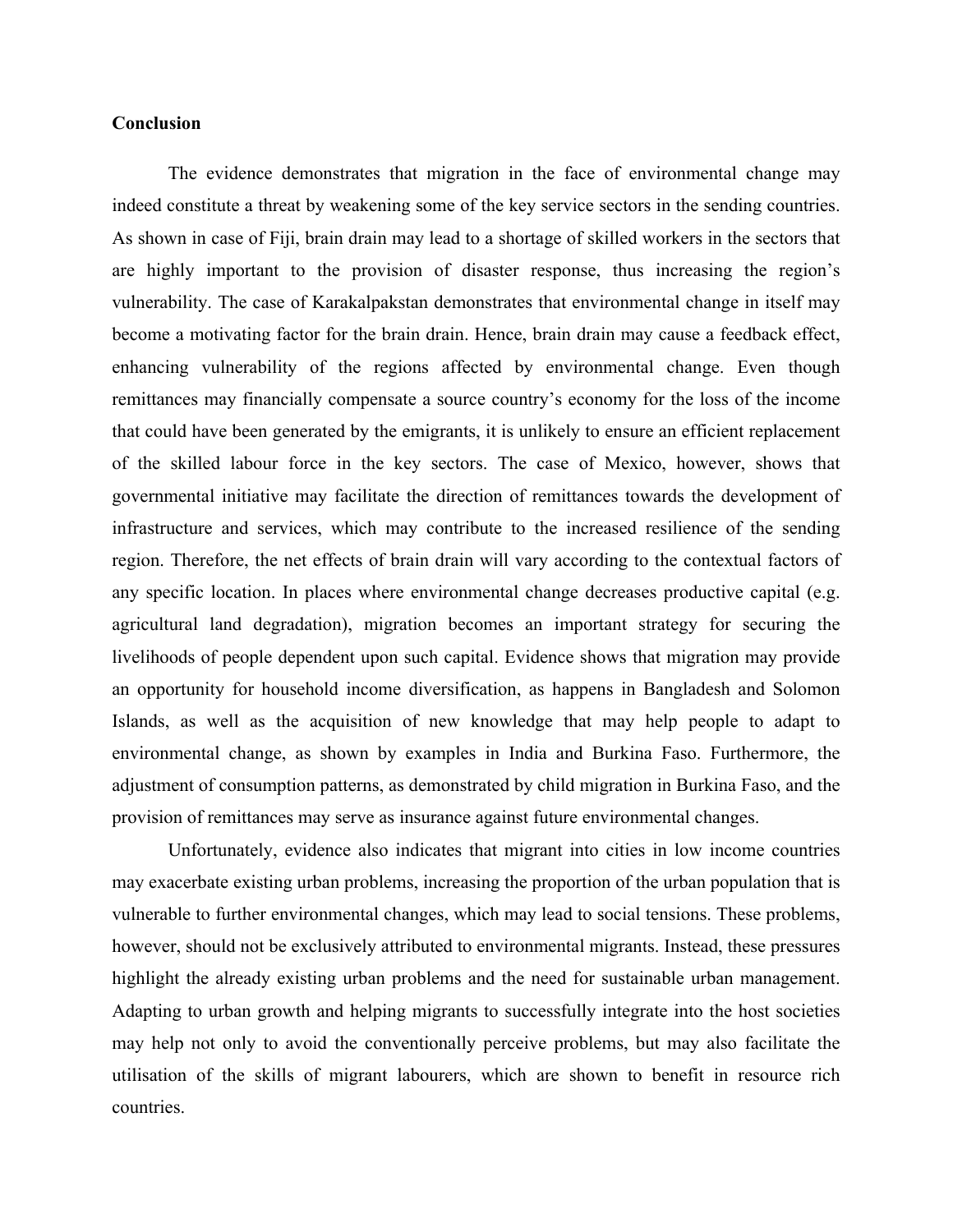Therefore, discourse on environmental migration cannot remain ignorant of the substantial benefits that migration provides to the people affected by environmental change and the potential benefits that migrants may bring to their destinations. Seeing migration not only as a problem, but also as a solution could incentivise a constructive approach for adapting to the current and imminent environmental changes in both sending and receiving regions.

# **References**

- Adger, W.N., 2000. Social and ecological resilience: are they related? *Progress in Human Geography,* 24(3), pp.347–364.
- Anyamba, A. & Tucker, C.J., 2005. Analysis of Sahelian vegetation dynamics using NOAA-AVHRR NDVI data from 1981–2003. *Journal of Arid Environments*, 63(3), pp.596–614.
- Armstrong, A., 1988. Aspects of Refugee Wellbeing in Settlement Schemes: An Examination of the Tanzanian Case. *Journal of Refugee Studies*, 1(1), pp.57–73.
- Bakewell, O., 2000. Repatriation and Self-Settled Refugees in Zambia: Bringing Solutions to the Wrong Problems. *Journal of Refugee Studies*, 13(4), pp.356–373.
- Bakewell, O., 2008. 'Keeping Them in Their Place': The Ambivalent Relationship Between Development and Migration In Africa. *Third World Quarterly*, 29(7), pp.1341–1358.
- Barnett, J. & Webber, M., 2009. *Accommodating Migration to Promote Adaptation to Climate Change*. The Secretariat of The Commission on Climate Change and Development: Stockholm.
- Barrios, S., Bertinelli, L., & Strobl, E. A., 2006. Climatic change and rural-urban migration: The case of sub-Saharan Africa. *Journal of Urban Economic*s, 60 (3), pp.357-371.
- Beall, J. & Fox, S., 2011. *Mitigating conflict and violence in Africa's rapidly growing cities.*  Available on the Department for Business Innovation and Skills web site: http://www.bis.gov.uk/assets/foresight/docs/migration/policy-development/11-1143-pd4 mitigating-conflict-in-africas-cities.pdf (accessed 19/11/2012)
- Black, R., Adger, W. N., Arnell, N. W., Dercon, S., Geddes, A. & Thomas, G., 2011. The effect of environmental change on human migration. *Global Environmental Change*, 21, pp.S3– S11.
- Brown, R.P.C. & Connell, J., 2004. The migration of doctors and nurses from South Pacific Island Nations. *Social Science & Medicine*, 58(11), pp.2193–2210.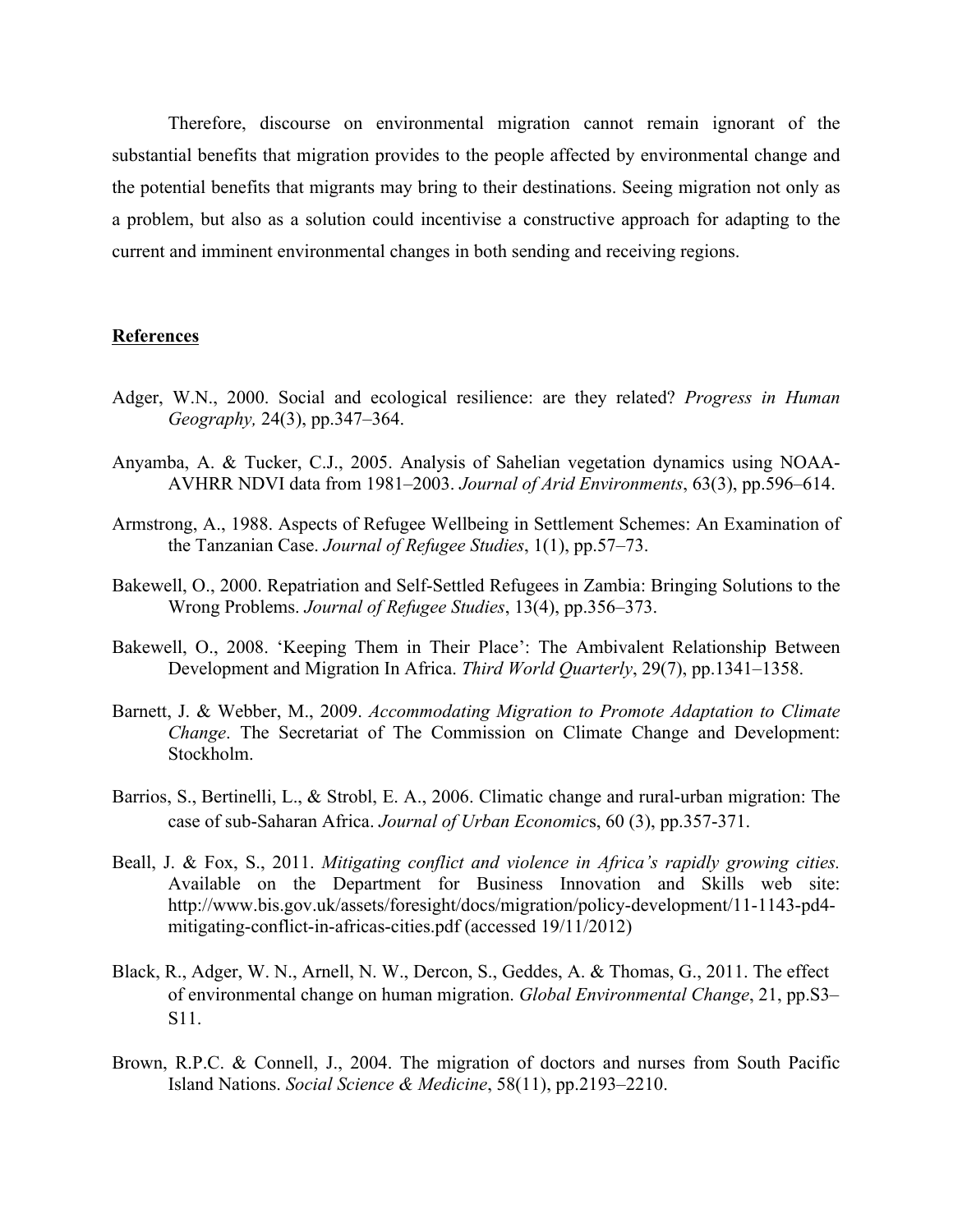- Chandra, D., 2003. International migration from Fiji: gender and human development issues. *Asian and Pacific Migration Journal,* 13, pp.179–204.
- Connell, J., 2011. *Small island states and islands: economies, ecosystems, change and migration*. Available on the Department for Business Innovation and Skills web site: http://www.bis.gov.uk/assets/foresight/docs/migration/drivers/11-1186-dr16-drivers-ofmigration-in-islands.pdf (accessed 19/11/2012)
- Costanza, R., Kubiszewski, I., Roman, J. & Sutton, P., 2011. Changes in ecosystem services and migration in low-lying coastal areas over the next 50 years. Available on the Department for Business Innovation and Skills web site: http://www.bis.gov.uk/assets/foresight /docs/migration/drivers/11-1175-dr7a-ecosystem-services-and-migration-low-coastalareas.pdf (accessed 19/11/2012)
- Crighton, E.J., Elliott, S.J., Meer, J., Small, I. & Upshur, R., 2003. Impacts of an environmental disaster on psychosocial health and well-being in Karakalpakstan. *Social Science & Medicine*, 56(3), pp.551–567.
- Deshingkar, P., 2011. *Are there examples of remittances being used to build local resilience to environmental change, especially through investment in soil and water conservation or broader agriculture?* Available on the Department for Business Innovation and Skills web site: http://www.bis.gov.uk/assets/foresight/docs/migration/science-reviews/11- 1132-sr13-remittances-build-local-resilience-to-environmental-change.pdf (accessed 19/11/2012)
- Faist, T., 2008. Migrants as transnational development agents: an inquiry into the newest round of the migration–development nexus. *Population, Space and Place*, 14(1), pp.21–42.
- Fazey, I., Fazey, J. A., Fischer, J., Sherren, K., Warren J., Noss, R. F. & Dovers, S. R., 2007. Adaptive capacity and learning to learn as leverage for social-ecological resilience. *Frontiers in Ecology and the Environment*, 5, pp.375-380.
- Findley, S. E., 1994. Does Drought Increase Migration? A Study of Migration from Rural Mali during the 1983-1985 Drought. *International Migration Review*, 28(3), pp.539-553.
- Gemenne, F., 2011. Why the numbers don't add up: A review of estimates and predictions of people displaced by environmental changes. *Global Environmental Change*, 21, pp.S41– S49.
- Gleditsch, N., Nordas, R. & Saleyhan, I., 2007. Climate and conflict: the migration link. *Coping with Crisis*, Working Paper Series. International Peace Academy web site: http://www.ipacademy.org/media/pdf/publications/cwc\_working\_paper\_climate\_change. pdf (accessed 22/11/2012)
- Goldring, L., 2004. Family and Collective Remittances to Mexico: A multi-dimensional typology. *Development and Change,* 35(4), pp.799-840.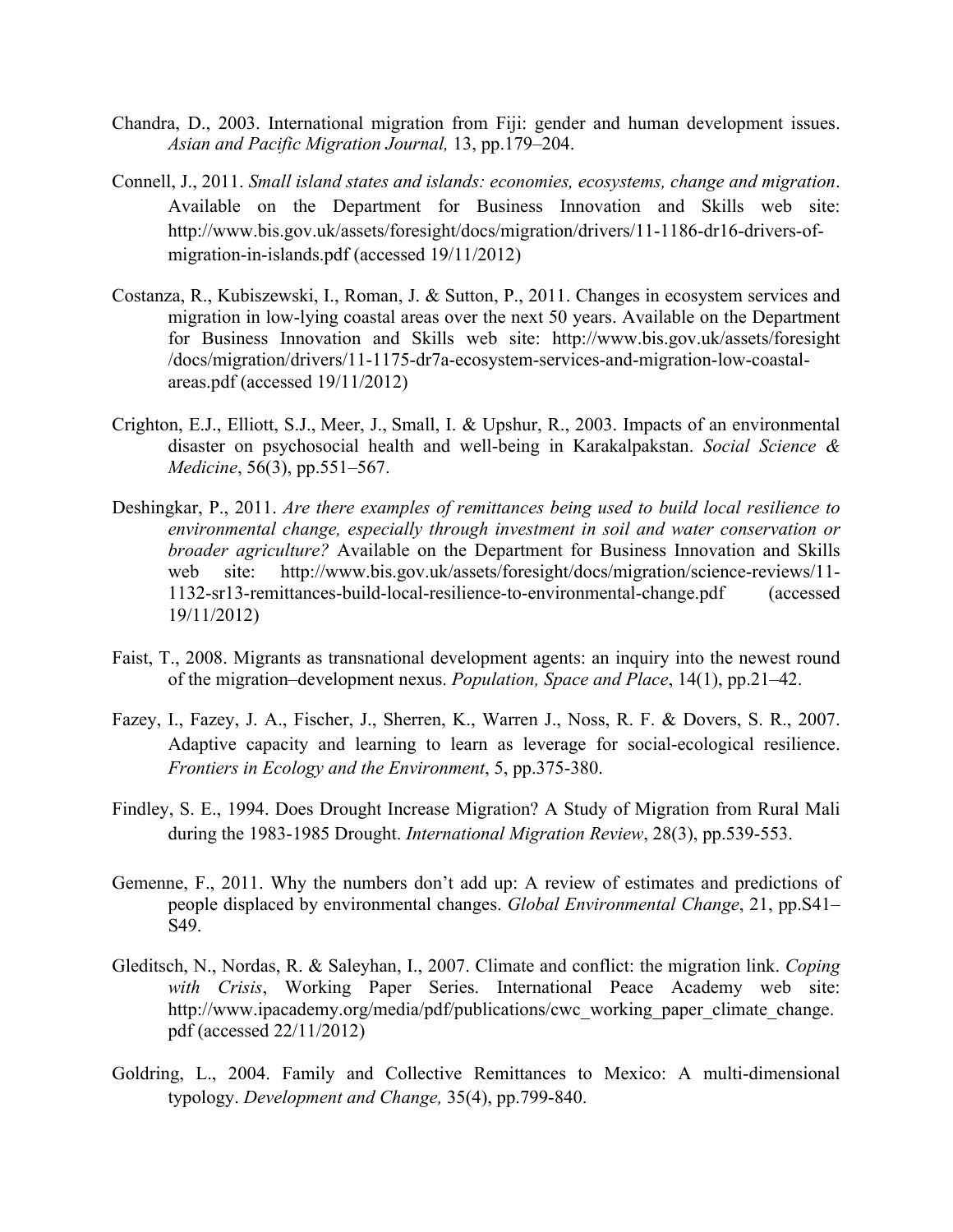- GOS (The Government Office for Science), 2011. *Migration and Global Environmental Change: Future Challenges and Opportunities.* Foresight: London.
- Gunderson, L. H., 2000. Ecological Resilience--In Theory and Application. *Annual Review of Ecology and Systematic*s, 31, pp.425-439.
- Hegre, H., 2006. Sensitivity Analysis of Empirical Results on Civil War Onset. *Journal of Conflict Resolution*, 50(4), pp.508–535.
- IMO (International Organisation for Migration), 2005. IOM and Remittances: Definition, Scale and Importance of Remittances. IMO web site: http://www.iom.int/jahia/webdav/ site/myjahiasite/shared/shared/mainsite/published\_docs/brochures\_and\_info\_sheets/IOM Remittance eng pdf.pdf (accessed 16/11/2012)
- Jacobsen, K., 2002. Livelihoods in conflict: the pursuit of livelihoods by refugees and the impact on the human security of host communities. *International Migration,* 40(5), pp.95-122.
- Kok, W., 1989. Self-Settled Refugees and the Socio-Economic Impact of their Presence on Kassala, Eastern Sudan. *Journal of Refugee Studies*, 2(4), pp.419–440.
- Konseiga, A., 2004. *Adoption of Agricultural Innovations in the Sahel: the Role of Migration in Food Security*. Canadian Economics Association web site: http://economics.ca/2004/papers/0072.pdf (accessed 22/11/2012)
- Laczko, F., & Aghazarm, C., 2009. *Migration, Environment, and Climate Change: Assessing the Evidence*. International Organization for Migration: Geneva.
- Liki, A., 2001. Moving and rootedness: the paradox of the brain drain among Samoan professionals. *Asia-Pacific Population Journal,* 16, pp. 67–84.
- McDonald, R.I., Green, P., Balk, D., Fekete, B.M., Revenga, C., Todd, M., & Montgomery, M. 2011. Urban Growth, Climate Change, and Freshwater Availability. *Proceedings of The National Academy of Sciences of The United States of America*, 108(15), pp.6312–6317.
- McLeman, R.A., 2011. Settlement abandonment in the context of global environmental change. *Global Environmental Change*, 21, pp.S108–S120.
- McLeman, R.A. & Hunter, L.M., 2010. Migration in the context of vulnerability and adaptation to climate change: insights from analogues. *Wiley Interdisciplinary Reviews: Climate Change*, 1(3), pp.450–461.
- Moser, C., Norton, A., Stein, A. & Georgieva, S., 2010. *Pro-Poor Adaptation to Climate Change in Urban Centres: Case Studies of Vulnerability and Resilience in Kenya and Nicaragua*. Social Development Department Report. Washington, DC: World Bank.
- Myers, N., 2002. Environmental refugees: a growing phenomenon of the 21st century. *Philosophical Transactions of the Royal Society B: Biological Sciences*, 357(1420),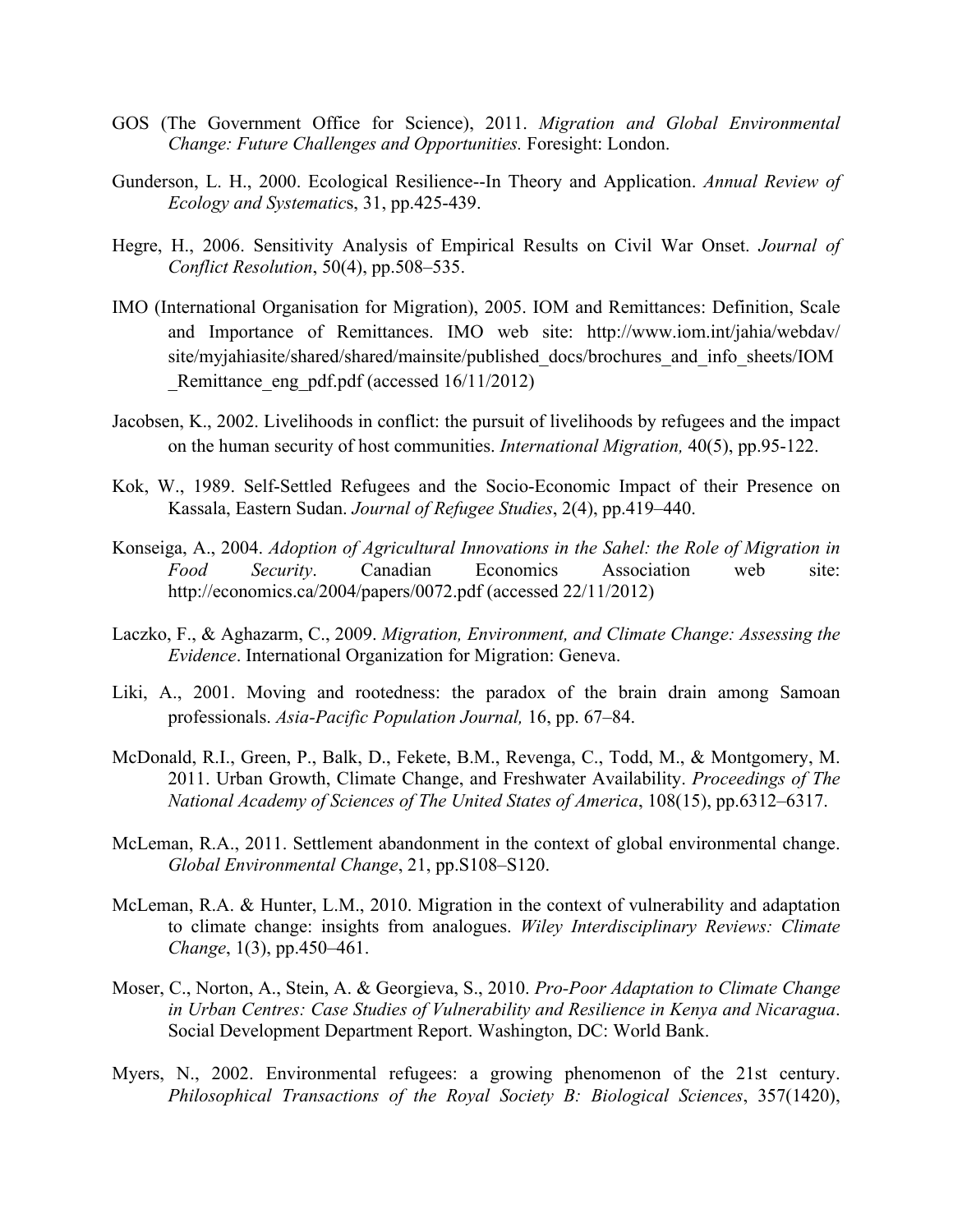pp.609–613.

- Naumann, M., 2012. The Battle for Water Retreating Aral Sea displaces ethnic Karakalpaks. AlertNet home page: http://www.trust.org/alertnet/blogs/the-battle-for-water/retreatingaral-sea-displaces-ethnic-karakalpaks/ (accessed 22/11/2012)
- Parry, M.L., Canziani, O.F., Palutikof, J.P., van der Linden, P.J. & Hanson, C.E., 2007. *Contribution of Working Group II to the Fourth Assessment Report of the Intergovernmental Panel on Climate Change: "Impacts, Adaptation, and Vulnerability".* Cambridge University Press, Cambridge, United Kingdom and New York, NY, USA.
- Parvin, G.A., Takahashi, F. & Shaw, R., 2009. Coastal hazards and community-coping methods in Bangladesh. *Journal of Coastal Conservation*, 12(4), pp.181–193.
- Patel, V. & Kleinman, A., 2003. Poverty and Common Mental Disorders in Developing Countries. *Bulletin of the World Health Organization*, 81(8), pp.609–615.
- Penning-Rowsell, E., Sultana, P. & Thompson, P., 2011. *Population movement in response to climate related hazards in Bangladesh: the 'last resort'.* Available on the Department for Business Innovation and Skills web site: http://www.bis.gov.uk/assets/foresight/docs /migration/case-studies/11-1158-cs4-population-movement-in-bangladesh.pdf (accessed 19/11/2012)
- Putnam, R.D., 2007. E Pluribus Unum: Diversity and Community in the Twenty-first Century The 2006 Johan Skytte Prize Lecture. *Scandinavian Political Studies*, 30(2), pp.137–174.
- Rasmussen, K., May, W., Birk, T., Mataki, M., Mertz, O. & Yee, D., 2009. Climate Change on Three Polynesian Outliers in the Solomon Islands: Impacts, Vulnerability and Adaptation. *Geografisk Tidsskrift – Danish Journal of Geography*, 109(1), pp.1–13.
- Raleigh, C., Jordan, L. & Salehyan, I., 2008. Assessing the Impact of Climate Change on Migration and Conflict. World Bank Working Paper. Available on the World Bank web site: http://siteresources.worldbank.org/ (accessed 21/11/2012)
- Reij, C., Tappan, G. & Belemvire, A., 2005. Changing land management practices and vegetation on the Central Plateau of Burkina Faso (1968–2002). *Journal of Arid Environments*, 63(3), pp.642–659.
- Roncoli, C., Ingram, K. & Kirshen, P., 2001. The costs and risks of coping with drought: livelihood impacts and farmers' responses in Burkina Faso. *Climate Research,* 19, pp.119–132.
- Shiva, V., 1995. *The Violence of Green Revolution: The Third World Agriculture, Ecology, and Politics.* London: Zed Books, p.264.
- Small, I., Upshur, R.E.G., & van der Meer, J., 2001. Acting on an Environmental Health Disaster: The Case of the Aral Sea. *Environmental Health Perspectives*, 109(6), pp547.